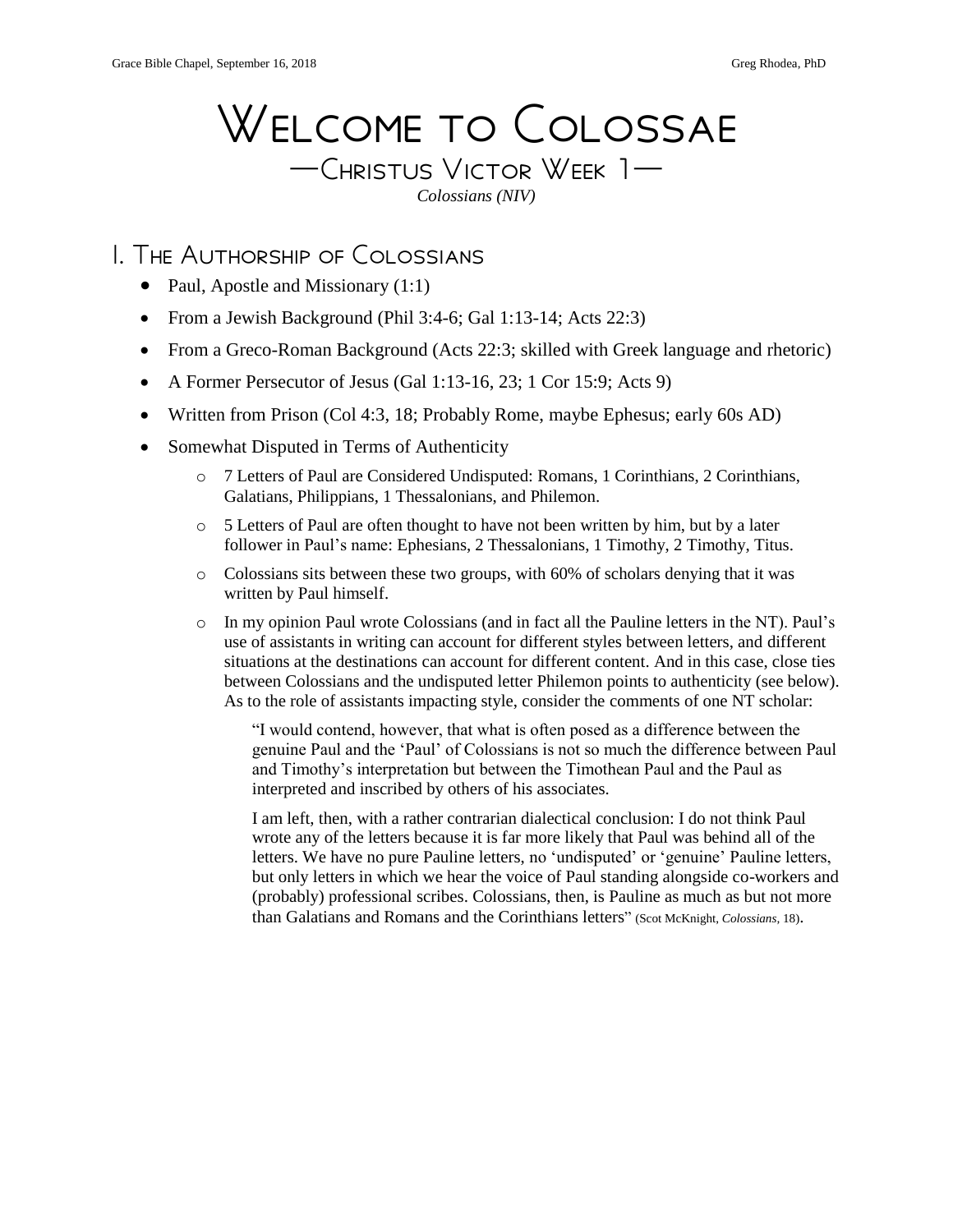## II. The Recipients of Colossians

- A church planted not by Paul, but by Epaphras  $(1:7; cf. 2:1; 3:12-13)$
- A small, unimportant town.

"Colossae was not an important cultural center such as Alexandria, Athens, or Rome. In fact, Colossae was a rather insignificant city in Roman times, eclipsed by its neighbor Laodicea. Most of the people of Colossae would have made their living by raising sheep, by farming crops, or by wool-dying" (Arnold, *The Colossian Syncretism,* 4).

"The ancient city of Colossae (the site of which was discovered in A.D. 1835) was situated in Phrygia on the southern bank of the river Lycus, a southern tributary of the Meander, which was famous for its many curves (hence the English word 'meander' meaning 'wander,' 'wind about'), and its fertile valley produced large crops of figs and olives. The site of Colossae is now deserted, but the town of Honaz (formerly a Byzantine fortress) lies three miles to the southeast.

Colossae (usually spelled Κολοσσαί, though later the spelling Κολασσαί occurs) lay on the early main road from Ephesus and Sardis to the Euphrates, and so finds mention in the itineraries of the armies of King Xerxes and Cyrus the Younger which marched along this road. Herodotus, in the fifth century B.C., speaks of Colossae as 'a great city of Phrygia' (*History* 7.30.1), while in the following century the chronicler Xenophon described it as 'a populous city, wealthy and large' (*Anabasis* 1.2.6). Its commercial significance was due to its wool industry. The wool was gathered from sheep which grazed on the slopes of the Lycus valley, and dyed a dark red color (Strabo, *Geography* 12.8.16) that was generally known as 'Colossian' (Latin *colossinus*: Pliny, *History* 21.51).

Later the city declined considerably in importance, so that in Roman times, two generations before Paul, Strabo speaks of it only as a 'small town' (*Geography* 12.8.13, πόλισμα). Colossae had been surpassed by Laodicea, ten miles to the west, and Hierapolis, twelve miles to the northwest, both in the same Lycus valley. These were mentioned by the apostle as places where Christians were to be found in close connection with those at Colossae (Col 2:1; 4:13, 15, 16). According to Strabo, Laodicea had developed into a flourishing city during the first century B.C. (12.8.16). Founded by Antiochus II (261–246 B.C.) who named it after his wife, Laodice, it had become—under Roman rule—the seat of a judicial district which was part of the province of Asia (Pliny, *History* 5.105). Not far away on the north side of the valley Hierapolis was also important in NT times, particularly because it was famous for its healing springs (Strabo, *Geography* 12.8.16).

Parts of the Lycus valley, especially Laodicea, were destroyed by earthquake in A.D. 60–61, according to Tacitus (*Annals* 14.27.1). Although Colossae is not mentioned it was probably damaged on the same occasion …. Strabo expressly called the whole region a center of repeated earthquakes (Geography 12.8.16), and later Orosius commented that 'in Asia three cities, Laodicea, Hierapolis and Colossae, have fallen by earthquakes' (*Historiae ad paganos* 7.7.12. It is not certain, however, whether this report refers to the same event which Tacitus records; Eusebius, *Chronicle* 215, dates this destruction in the ninth or tenth year of Nero).

Laodicea was soon restored without any outside assistance from Nero or the Romans, but Colossae never regained its place of prominence. If it was not destroyed in A.D. 60–61 then it may have suffered further seismic damage and was not rebuilt. There is some inscriptional and numismatic evidence that Colossae continued as a Roman city with its officials well into the Christian centuries ….. The present-day site is uninhabited and not yet excavated ….

So by the time Paul wrote to the Christians living at Colossae the commercial and social importance of the town was already on the wane. What effect this might have had on the townspeople, or the Christians among them, we do not know. Last century Lightfoot (16) commented: 'Without doubt Colossae was the least important church to which any epistle of St Paul is addressed"—and this may well be true' (O'Brien, *Colossians,* xxvi-xxvii).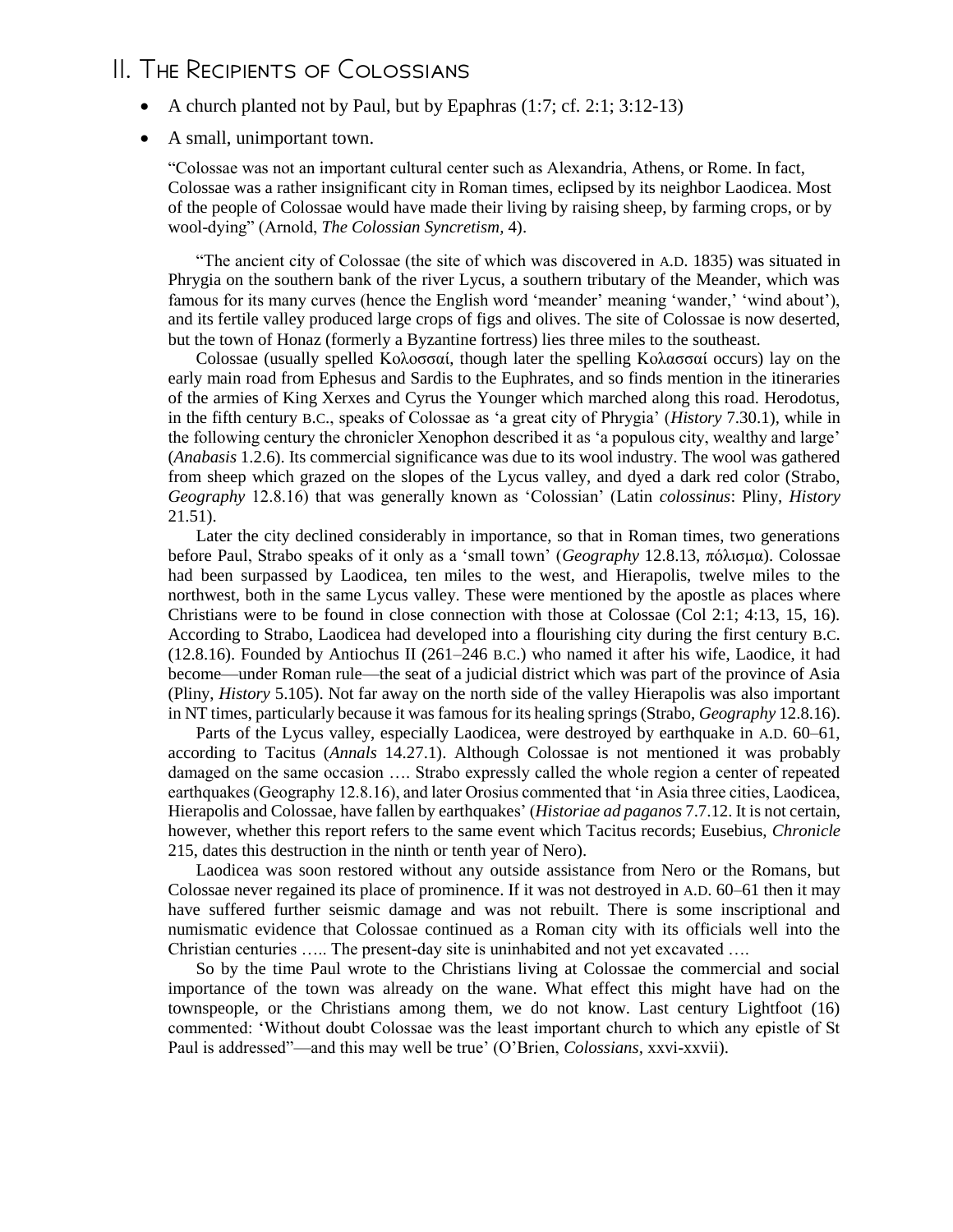## III. The Reason for Writing Colossians

- False teachers were threatening the congregation with a mix of Jewish-Greek mysticism and traditionalism which offered supernatural experiences to help with people's problems. They probably thought Christ was good, but not good enough.
- One scholar imaginatively pens a letter from the opponents, with words distinctive to Colossians highlighted (suggesting emphases of the opponents).

#### Dear Colossians:

We know you are experiencing **hardships:** no doubt you are aware that there are evil **spirits**  and **powers** that have **authority** over our mortal world. These powers prey on the weakness of human **bodies** and **flesh.** Thus our world is fraught with cosmic chaos. We can offer, though, **knowledge, wisdom,** and **teachings (traditions)** that can protect you from these malevolent forces. By controlling, combating, and **disciplining** your own frail **body**, you can resist these **powers**. **Circumcision** and strict **ritual** Torah obedience are particularly effective in counteracting these hostile spirits. Once you have **submitted** yourself to such **disciplines**  of the **body**, you will gain access to the celestial world—receiving divine **wisdom, visions,** and provisions to fight against the weakness of the flesh that the evil powers use against you. We can offer you the proper route to **spiritual fullness and perfection.** (Grupta, *Colossians,* 18)

• These perspectives might seem foreign to us, because here in the West we too-often ignore and disbelieve the reality of spiritual entities and bondage. One NT scholar helpfully writes:

"Paul insists on the supremacy of Christ over all the supernatural forces the Colossians were treating with such respect. Some of us may miss part of the relevance of what he is saying because we do not believe in those forces in the way the Colossians did. But with rising occultism in the West, our skepticism is being mocked; and in any case, it has often been pointed out that in modern times there is a widespread belief that we are the creatures of our heredity and our environment and that in the grip of such powers we can never be really free. It is part of the message of Colossians that in Christ we can overcome anything. The cross means a disarming of all the powers opposed to God's purpose (2:15), and this remains an important part of the Christian way" (Carson and Moo, *Introduction to the New Testament,*  529).

## IV. The Relation of Colossians to Ephesians and Philemon

• Ephesians and Colossians are very similar

Compare, for example: Eph 1:1-2//Col 1:1-2; Eph 3:2//Col 1:25; Eph 3:9//Col 1:26; and especially*:* Eph 6:21-22//Col 4:7-8. Some kind of relationship clearly exists between these letters.

• The "supporting actors" behind the scenes in both Colossians and Philemon are mostly the same.

In Philemon, ten people other than Paul are mentioned, seven with Paul in prison, and three at the destination of Philemon.

In Colossians eight of these same people are mentioned—omitting only Onesimus and Philemon's wife Apphia. Clearly some kind of similar location and time lies behind both letters.

• See NT scholar Dan Wallace's historical reconstruction of the situation: [bible.org/seriespage/12-colossians-introduction](https://bible.org/seriespage/12-colossians-introduction-argument-outline)[argument-outline](https://bible.org/seriespage/12-colossians-introduction-argument-outline)